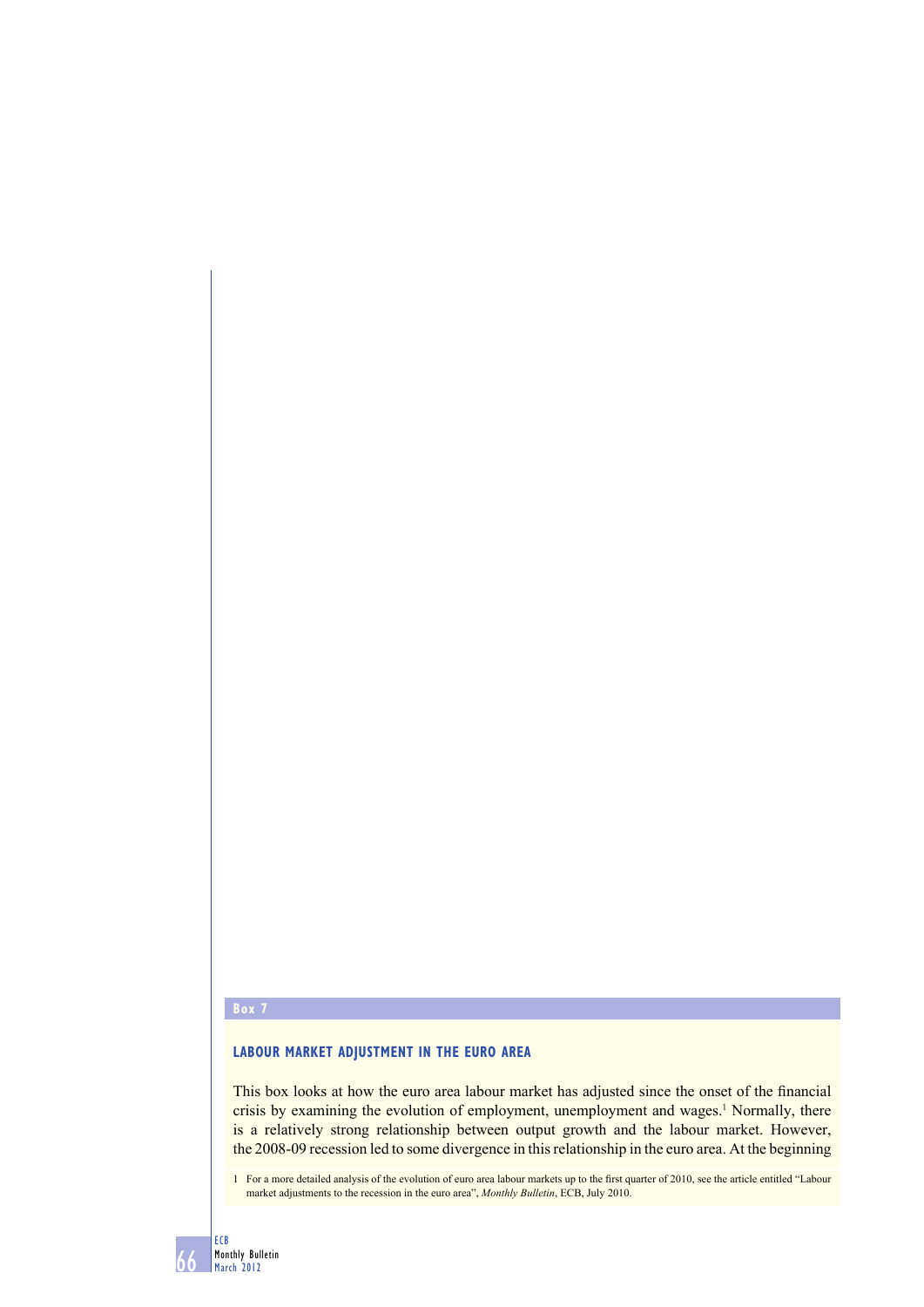### **ECONOMIC AND MONETARY DEVELOPMENTS**

Prices and costs

of the recession employment in most euro area countries proved rather resilient, notably as a result of the strong fall in hours worked and the implied labour hoarding. Nonetheless, the severity and persistence of the recession ultimately led to a fall in employment and a sharp rise in unemployment. During the subsequent recovery period there has been a moderate pick-up in employment growth, owing partly to labour hoarding, while unemployment has remained at high levels. Wages have adjusted somewhat, although this appears to be due to the stronger downward adjustment in the variable component of wages (i.e. bonuses, overtime payments, etc.) rather than to negotiated wages. Overall, the most recent labour market developments in the euro area seem to be back in line with the historical pattern. There is, however, a high degree of diversity in labour market adjustment across the euro area countries, largely reflecting differences in the degree of labour market flexibility and progress being made on structural reforms. Wage moderation and measures to enhance labour market flexibility are essential to support employment, particularly in those euro area countries experiencing high levels of unemployment.

## **Labour market typically adjusts to changes in GDP growth**

If aggregate demand in the economy falls, companies usually adjust their production first, followed by the number of hours worked and, finally, the size of their workforce. There may be several reasons why companies do not immediately adjust the number of hours worked to the lower level of production. Initially they may perceive the fall in demand as temporary and, furthermore, it takes time to plan how to utilise the existing workforce in the new situation. Once it becomes evident that the downturn has set in, companies adjust the number of hours worked. This is usually done without adjusting the number of employees, so that only average working hours are reduced. Only as a last resort do companies cut the number of employees in response to the lower level of demand. In general, employment in the euro area normally adjusts to changes in production after one to two quarters, although labour hoarding can mean that it takes longer, depending on how employers perceive the nature and duration of the downturn, as well as the need to retain skilled labour.

# **Labour market adjustment since the 2008-09 recession**

At the beginning of the 2008-09 recession employment in most euro area countries proved rather resilient, notably as a result of the strong adjustment in hours worked.<sup>2</sup> However, the severity and persistence of the recession ultimately led to a fall in employment and a considerable rise in unemployment.<sup>3</sup> Charts A and B show the labour market adjustment in terms of unemployment and employment since 1996. From the very start of the recession, the relationship between labour market developments and economic activity appeared to diverge from its normal pattern.<sup>4</sup> In particular, GDP growth fell sharply, but unemployment (employment) did not increase (decrease) as much as would have been expected on the basis of historical regularities, suggesting that some labour hoarding occurred. Recently, however, the relationship seems to be back in line with normal historical experience.

<sup>2</sup> Policy measures encouraging flexible working time arrangements, namely short-time working schemes, were used as a way of containing the impact of the recession on employment.

<sup>3</sup> There was nevertheless considerable heterogeneity across the euro area countries. For example, in Germany, unemployment actually declined during the crisis, partly as a result of past labour market reforms, e.g. the Hartz reforms.

<sup>4</sup> This was also discussed in the box entitled "Back to Okun's Law? Recent developments in euro area output and unemployment", *Monthly Bulletin*, ECB, June 2011.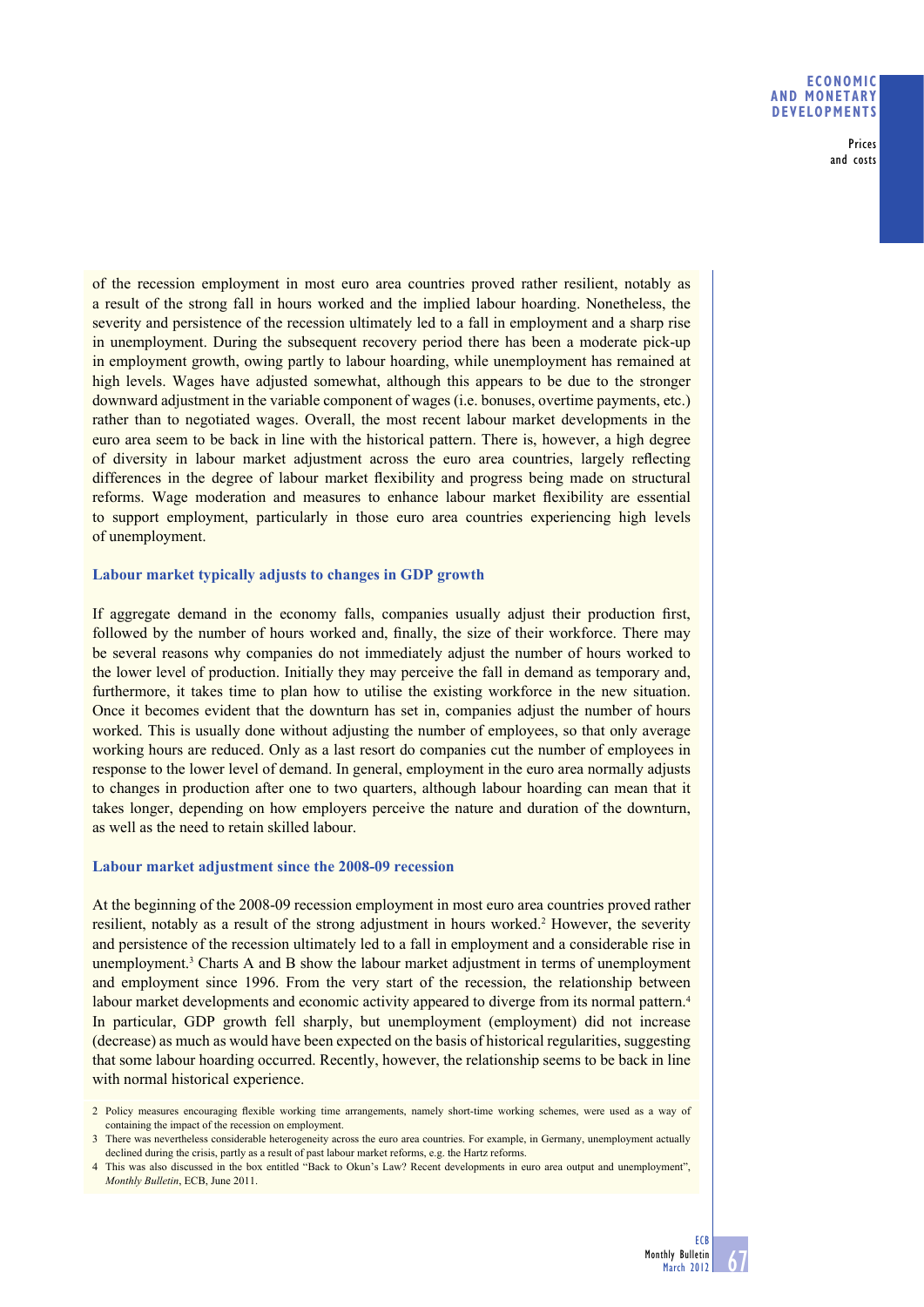# **Chart A GDP growth and unemployment**

#### (year-on-year growth; percentage points)



Sources: Eurostat and ECB calculations. Note: Data refer to the period from the first quarter of 1996 to the third quarter of 2011.

Periods of labour hoarding, such as that seen in the recent recession, may be followed by a period of economic growth without an increase in employment. This phenomenon is often referred to as "jobless growth" or a "jobless recovery". A company's decision to wait to recruit new staff may be explained by the fact that it has underutilised resources that it can use when demand increases again. A certain degree of labour hoarding and jobless growth is thus normal over a business cycle. This may partly explain recent developments in the euro area, which has experienced a somewhat muted recovery in employment, despite the reversal of the negative trend in GDP (see Chart C).

#### **Wage developments in the euro area**

In response to the 2008-09 recession, euro area wage growth slowed. Owing to the severity of the recession and associated rise in unemployment, there was a marked downward impact on compensation per employee in 2009, which declined from a sample high to

# **Chart B GDP growth and employment**

#### (year-on-year growth)



Note: Data refer to the period from the first quarter of 1996 to the third quarter of 2011.

### **Chart C Employment and GDP**

#### (millions of persons; index  $Q2\,2008 = 100$ )



Sources: Eurostat and ECB calculations.

Notes: Latest observations refer to the third quarter of 2011. The shaded area indicates the period in which GDP growth increased and employment fell (i.e. "jobless growth").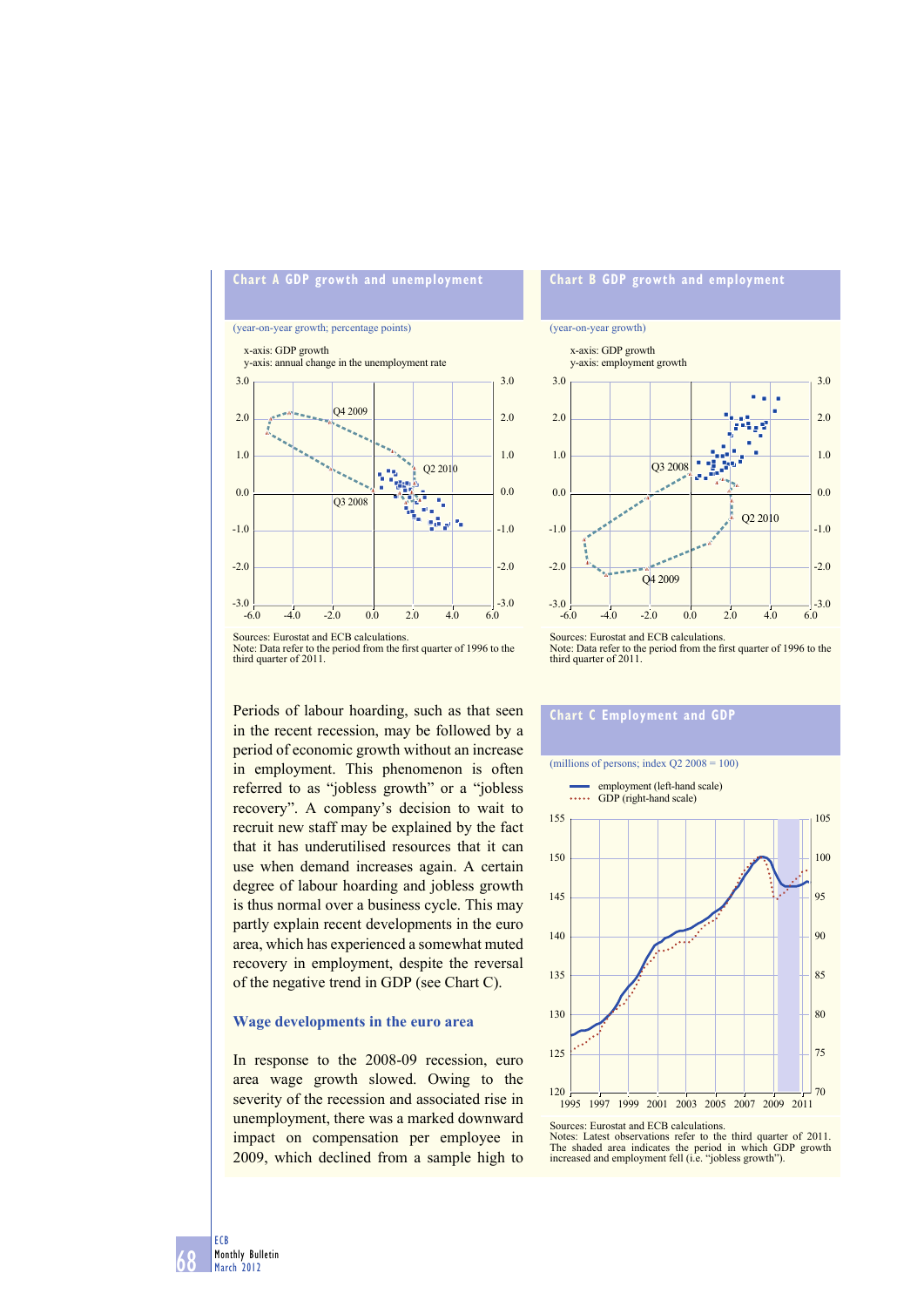## **ECONOMIC AND MONETARY DEVELOPMENTS**

Prices and costs

#### **Chart D Compensation per employee and unemployment**

(percentages; year-on-year growth)





Sources: Eurostat and ECB calculations. Note: Data refer to the period from the first quarter of 1996 to the third quarter of 2011.

Sources: Eurostat and ECB calculations. Note: Data refer to the period from the first quarter of 1996 to the third quarter of 2011.

close to the sample low in less than a year (see Chart D). Growth in negotiated wages also decreased after the recession. However, it appears that the drop in negotiated wage growth did not reflect the labour market weakness until the end of 2009. Hence, the variable component of wages (i.e. bonuses, overtime payments, etc.) seems to have adjusted to labour market slack more quickly than the negotiated part. In general, the relationship between unemployment and negotiated wages seems to be weaker than that between compensation per employee and unemployment, as indicated by the Phillips curve-type relationship shown in Charts D and E.

The most recent data for 2011 show that compensation per employee deviated somewhat from its normal pattern (see Chart D). Although the labour market was still weak, with a high level of unemployment, compensation per employee increased. During 2011 the rate of wage growth accelerated, to levels slightly higher than the historical average. By contrast, negotiated wages remained below their historical average.

Although wage dynamics are strongly influenced by the adjustment in hours worked per employee, the sharp movements in compensation per employee in 2011, despite the weakening labour market, may also have stemmed from price developments in the euro area. There has been upward pressure on inflation owing to high food and energy prices, as well as to tax increases in some countries. In a number of euro area countries, wages are indexed to past inflation developments, which may inhibit wage adjustment when the labour market weakens. Chart F shows that compensation per employee and the HICP move in line with one another in the euro area, and that recent wage growth has been broadly in line with the historical relationship. The relationship is positive, which means that higher wages are associated with higher prices, and vice versa.